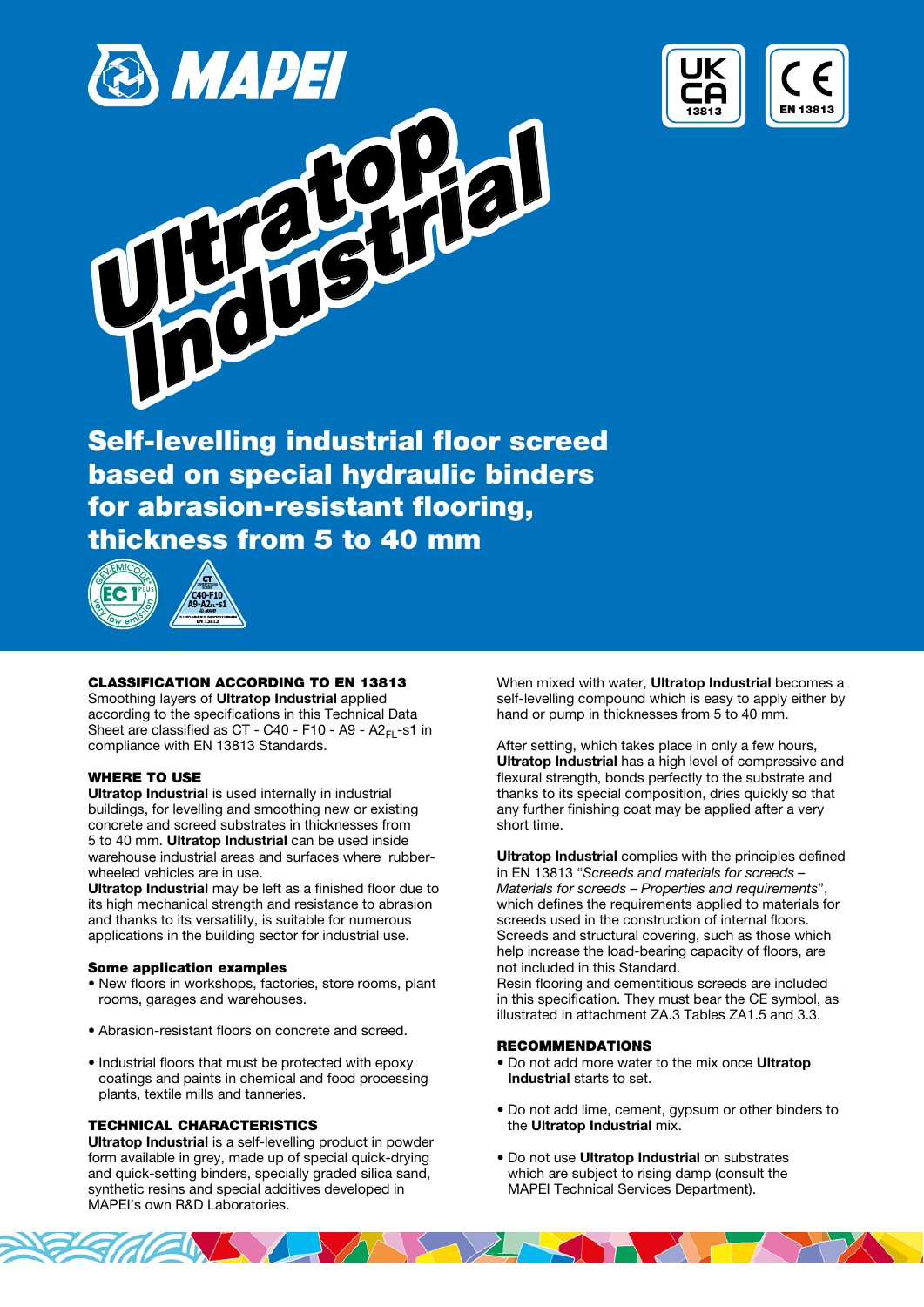

- Do not use Ultratop Industrial for floating screeds. Ultratop Industrial must always be fixed to a solid, compact substrate.
- Do not use Ultratop Industrial on wet surfaces.
- Do not use Ultratop Industrial on metallic surfaces.
- Do not use Ultratop Industrial at temperatures lower than +5°C or higher than +35°C.
- The colours of floors made using Ultratop Industrial are not always uniform, a typical feature of cementitious-based products. Apart from the inherent nature of this kind of product, colour variations may also be caused by the way the product is applied. Also, it must be cast continuously without long pauses, in order to guarantee perfect flatness.

# APPLICATION PROCEDURE Preparation of the substrate

Substrates must be dry, solid and free of dust, loose and detached parts, paint, wax, oil, rust and all other pollutants.

Apply a compressible band around the perimeter of the rooms to be laid and around any vertical elements which pass through the floor (such as pillars and columns).

Concrete surfaces must be prepared by shot-blasting or grinding and primed with Primer SN and, where required, reinforced with **Mesh 320** (glass fibre mesh) followed by a full broadcast of Quartz 1.2.

After application, leave the **Primer SN** to dry for 12-24 hours, according to the surrounding temperature.

Before casting the Ultratop Industrial, remove excess quartz with a vacuum.

Cracks in the substrate must be repaired beforehand using Eporip.

### Preparing the mix

Pour the content of a 25 kg bag of Ultratop Industrial into a container with 4.25-4.75 l of clean water and continue mixing with a lowspeed electric mixer until a smooth, flowable, lump-free mix is formed.

Let it stand for 2-3 minutes and before applying, remix the blend for a few minutes more.

Only prepare the amount of **Ultratop** Industrial which will be applied within 15 minutes at a temperature of +23°C. The pot life of the mix varies according to the temperature and reduces as the temperature increases.

If Ultratop Industrial is to be applied on medium to large-sized surfaces, larger quantities may be prepared using a verticalshaft mixer pump. If it is mixed using mechanical means, the amount of water required is the same as when mixing by hand. Mix the product until the blend is completely homogenous before laying.

### Laying the mix

Spread Ultratop Industrial by hand or with a pump in a single layer of 5 to 40 mm and a smoother for a natural finish. Make sure that the material is cast in a regular, continuous flow without interruptions, to avoid defects in flatness and differences in colour. Thanks to its self-levelling properties, Ultratop Industrial eliminates all imperfections left by the smoother.

When applying the product, respect the expansion joints in the substrate and form distribution joints at least every 50 m². With heated floors, the bay size must be no more than  $25-30$  m<sup>2</sup>.

Seal joints with Mapeflex PU 45 FT single component, quick-hardening thixotropic polyurethane sealant and adhesive with a high modulus of elasticity for sealing expansion and distribution joints. Insert Mapefoam closed-cell polyethylene foam cord in the joint beforehand to obtain the required depth and avoid the sealant sticking to the bottom of the joint.

Floors made using **Ultratop Industrial** must be protected and then made non-absorbent using a Mapei finishing system. Choose the most suitable finishing system according to the finish or level of wear-resistance required. Please refer to MAPEI Technical Services department for information.

#### Cleaning

Whilst still fresh, Ultratop Industrial may be cleaned from hands and tools with water.

### **CONSUMPTION**

Ultratop Industrial used pure: 16.5-17.5 kg/m² per cm of thickness.

# PACKAGING

Ultratop Industrial is available in 25 kg bags.

### **STORAGE**

Ultratop Industrial remains stable for 12 months if stored in a cool dry place.

If stored for longer periods, the setting time of Ultratop Industrial may increase but without affecting its final characteristics.

#### SAFETY INSTRUCTIONS FOR PREPARATION AND APPLICATION

Instructions for the safe use of our products can be found on the latest version of the Safety Data Sheet, available from our website www.mapei.co.uk. PRODUCT FOR PROFESSIONAL USE.

#### N.B.

Whilst we try to ensure that any advice, recommendations or information given in our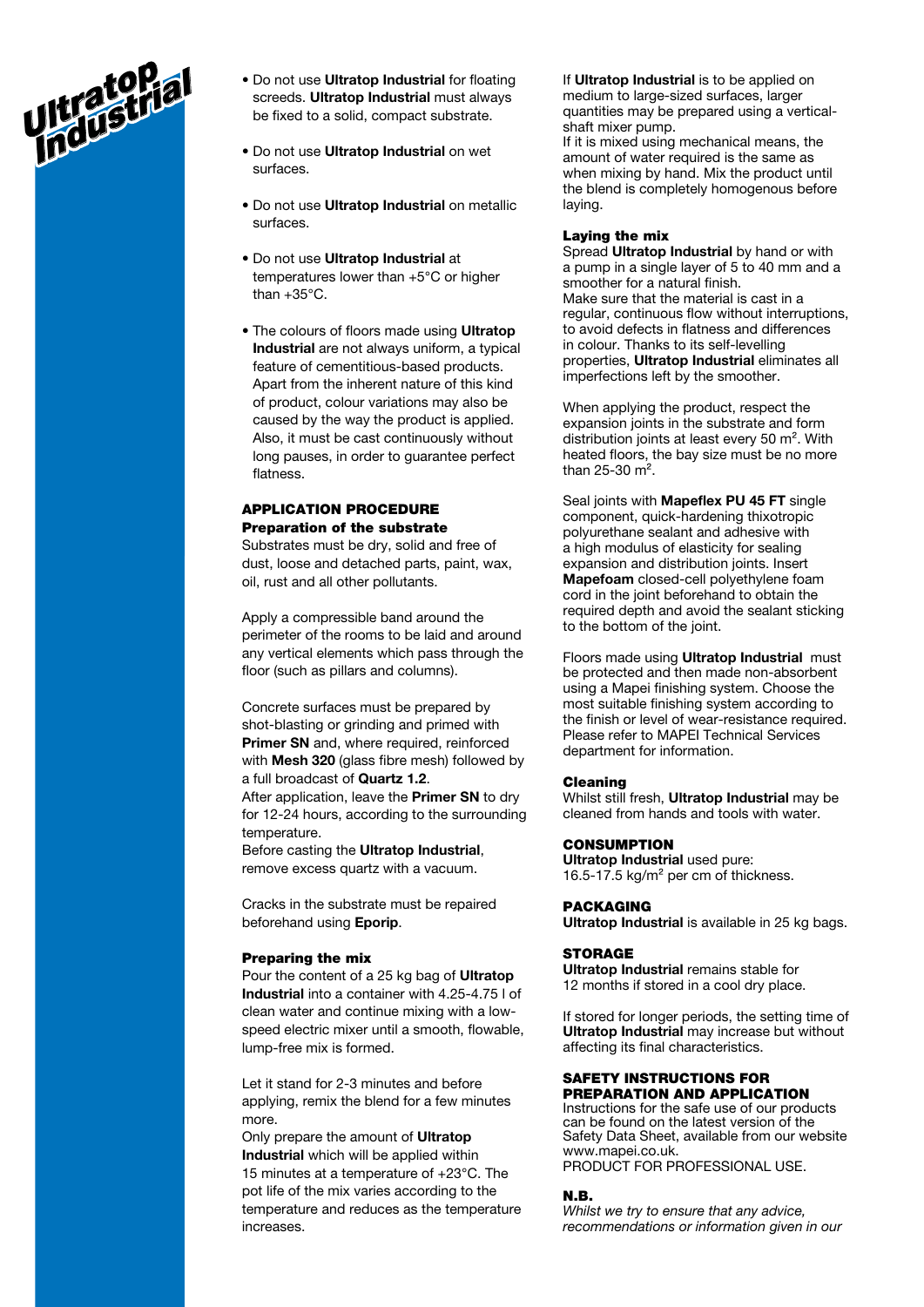| <b>TECHNICAL DATA (typical values)</b><br>In compliance with:                             |                       |                                                                          | - EN 13813 : 2002, CT - C40 - F10 - A9 - A2 <sub>FL</sub> -s1<br>$-$ UKCA 13813 |                                  |                                           |                        |
|-------------------------------------------------------------------------------------------|-----------------------|--------------------------------------------------------------------------|---------------------------------------------------------------------------------|----------------------------------|-------------------------------------------|------------------------|
| <b>PRODUCT IDENTITY</b>                                                                   |                       |                                                                          |                                                                                 |                                  |                                           |                        |
| <b>Consistency:</b>                                                                       |                       |                                                                          | fine powder                                                                     |                                  |                                           |                        |
| Colour:                                                                                   |                       |                                                                          | grey                                                                            |                                  |                                           |                        |
| Bulk density (kg/m <sup>3</sup> ):                                                        |                       |                                                                          | 1,300                                                                           |                                  |                                           |                        |
| Dry solids content (%):                                                                   |                       |                                                                          | 100                                                                             |                                  |                                           |                        |
| <b>EMICODE:</b>                                                                           |                       |                                                                          | EC1 PLUS - very low emission                                                    |                                  |                                           |                        |
| APPLICATION DATA (at +23°C and 50% R.H.)                                                  |                       |                                                                          |                                                                                 |                                  |                                           |                        |
| <b>Mixing ratio:</b>                                                                      |                       |                                                                          | approx. 17-19 parts water per 100 parts by weight<br>of Ultratop Industrial     |                                  |                                           |                        |
| Thickness (mm):                                                                           |                       |                                                                          | from 5 to 40                                                                    |                                  |                                           |                        |
| Self-levelling:                                                                           |                       |                                                                          | yes                                                                             |                                  |                                           |                        |
| Density of mix (kg/m <sup>3</sup> ):                                                      |                       |                                                                          | 2,000 to 2,100                                                                  |                                  |                                           |                        |
| pH of mix:                                                                                |                       |                                                                          | approx. 12                                                                      |                                  |                                           |                        |
| Application temperature range:                                                            |                       |                                                                          | from $+5^{\circ}$ C to $+35^{\circ}$ C                                          |                                  |                                           |                        |
| Pot life:                                                                                 |                       |                                                                          | 15 minutes                                                                      |                                  |                                           |                        |
| <b>Setting time:</b>                                                                      |                       |                                                                          | 60 minutes                                                                      |                                  |                                           |                        |
| Set to light foot traffic:                                                                |                       |                                                                          | 3-4 hours                                                                       |                                  |                                           |                        |
| <b>FINAL PERFORMANCES</b>                                                                 |                       |                                                                          |                                                                                 |                                  |                                           |                        |
| Performance characteristic                                                                | <b>Test</b><br>method | <b>Requirements according</b><br>to EN 13813 for<br>cementitious screeds |                                                                                 | <b>Performance</b><br>of product |                                           |                        |
| <b>Compressive strength:</b>                                                              | EN 13892-2            |                                                                          | $5 < N/mm^2 < 80$<br>$(28 \text{ days})$                                        |                                  | $+23^{\circ}$ C                           |                        |
|                                                                                           |                       |                                                                          |                                                                                 | 24h<br>72 h                      |                                           | $\geq 20$<br>$\geq 25$ |
|                                                                                           |                       |                                                                          |                                                                                 | 7d                               | $\geq 30$                                 |                        |
|                                                                                           |                       |                                                                          |                                                                                 | 28 d                             | $\geq 40$                                 |                        |
| <b>Flexural strength:</b>                                                                 | EN 13892-2            |                                                                          |                                                                                 |                                  | $+23^{\circ}$ C                           |                        |
|                                                                                           |                       |                                                                          | $1 < N/mm^2 < 50$<br>$(28 \text{ days})$                                        | 24 h<br>72 h                     | $\geq 5$<br>$\geq 7$                      |                        |
|                                                                                           |                       |                                                                          |                                                                                 | 7 d                              | $\geq 9$                                  |                        |
|                                                                                           |                       |                                                                          |                                                                                 | 28 <sub>d</sub>                  | $\geq 11$                                 |                        |
| <b>Adhesion to concrete:</b>                                                              | EN 13892-8            |                                                                          | $> 1.5$ N/mm <sup>2</sup>                                                       |                                  | $+23^{\circ}$ C                           |                        |
|                                                                                           |                       |                                                                          |                                                                                 | 24 h                             | 2.5 (substrate failure)                   |                        |
| <b>Abrasion resistance</b><br><b>Taber abrasion test</b><br>(H22 disk - 500 g - 200 rpm): | <b>ASTM D4060</b>     |                                                                          |                                                                                 | 28 <sub>d</sub>                  | 2.5 (substrate failure)<br>$+5^{\circ}$ C | $+23^{\circ}$ C        |
|                                                                                           |                       |                                                                          |                                                                                 | 7d                               | 1.7                                       | 0.7                    |
|                                                                                           |                       |                                                                          |                                                                                 | 28 <sub>d</sub>                  | $\mathbf{1}$                              | 0.6                    |
| <b>Abrasion resistance</b><br>Böhme abrasion test:                                        | EN 13892-3            | $1,5 < cm3/50 cm2 < 22$                                                  |                                                                                 | 28 <sub>d</sub>                  | $+23^{\circ}$ C<br>9                      |                        |
| <b>Reaction to fire:</b>                                                                  | EN 13501-1            |                                                                          | Value declared<br>by manufacturer                                               |                                  | $A2FI - S1$                               |                        |